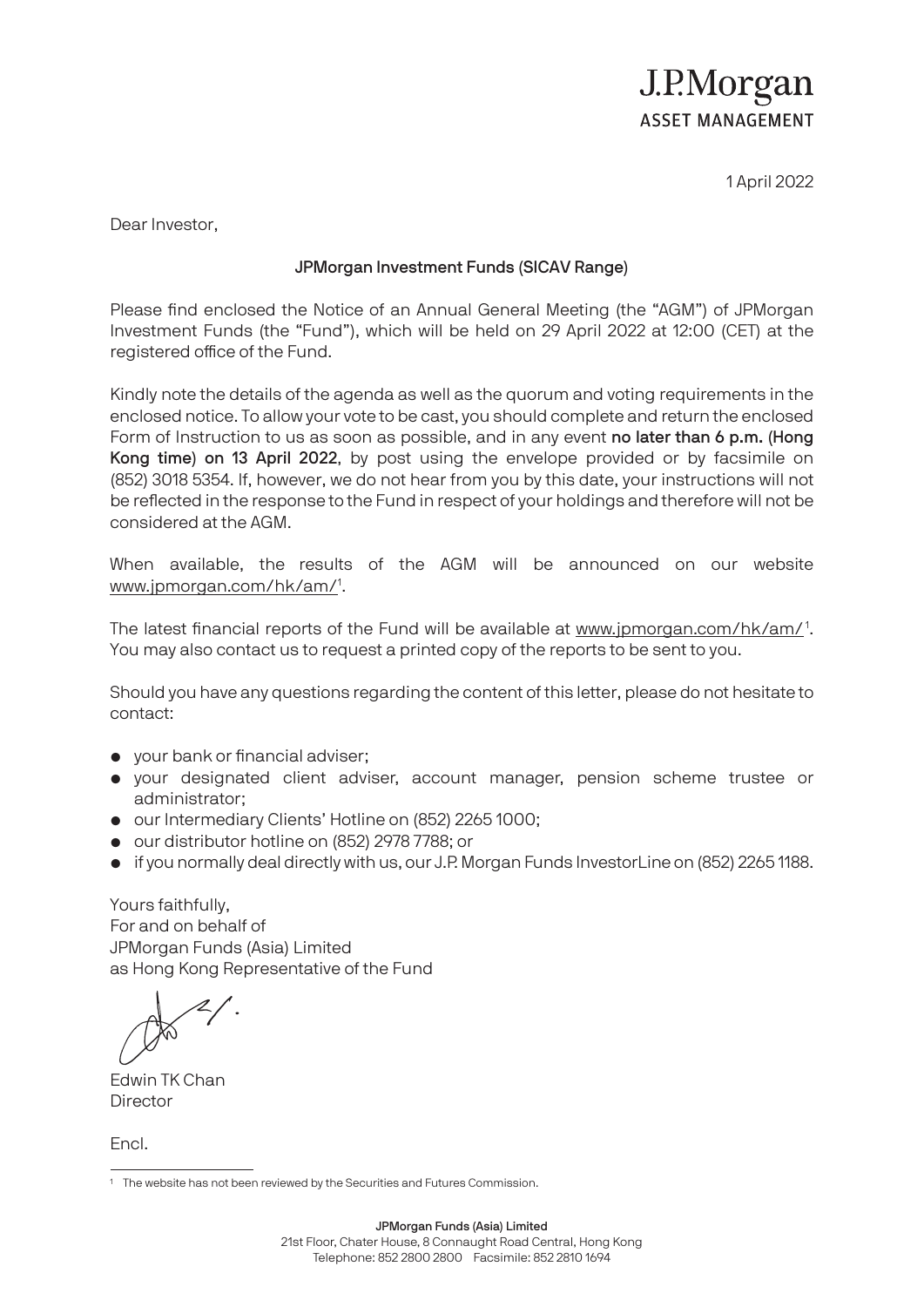## A Message from Your Fund's Board

Dear Shareholder,

Each year, you have the opportunity to vote on various business matters of your Fund at an annual general meeting. You do not need to attend in person to vote. You can use the proxy form to tell us how you want to vote.

If you have any questions after reading the information below, please contact the registered office or your local representative.

To obtain a copy of the Audited Annual Report for the past accounting year, go to jpmorganassetmanagement.com/jpmif or contact the registered office.

Jacques Elvinger *For and on behalf of the Board*

#### **Items requiring your vote – please respond by 22 April 2022**

#### **JPMorgan Investment Funds – Notice of Annual General Meeting**

The meeting will be held at the location and time stated in the righthand column.

*Agenda for Meeting and Shareholder Vote*

- **1** Presentation of the report from Auditors and Board for the past accounting year.
- **2** Should shareholders adopt the Audited Annual Report for the past accounting year?
- **3** Should shareholders agree to performance of its duties for the past accounting year?
- **4** Should shareholders approve the Directors' fees for the accounting year ending 31 December 2022? These are €57,000 for the Chairman and €46,000 for each non-executive Director.

In addition, the Chairman of the AML Committee is paid an additional €6,900 and the Directors of the AML Committee an additional €4,600.

- **5** Should Iain Saunders, Peter Schwicht and Susanne van Dootingh be reappointed to the Board for 3 years?
- **6** Should shareholders re-appoint PricewaterhouseCoopers Société coopérative as Auditors of the Fund and authorise the Board to agree on their terms of appointment?
- discharge the Board for the **7** Should shareholders approve the payment of any distributions shown in the Audited Annual Report for the past accounting year? For more information the distribution policy is included on page 49 of the Annual Report and Accounts.

**THE MEETING**

**Location** Registered office of the Fund (see below) **Date and time** Friday, 29 April 2022 at 12:00 CET

**Quorum** None required **Voting Agenda** items will be resolved by a simple majority of the votes cast

**THE FUND**

**Name** JPMorgan Investment Funds **Legal form** SICAV **Fund type** UCITS **Auditors** PricewaterhouseCoopers Société coopérative **Registered office**

6 route de Trèves L-2633 Senningerberg, Luxembourg **Phone** +352 34 10 1

**Registration number (RCS Luxembourg)** B49 663

**Past accounting year** 12 months ended 31 December 2021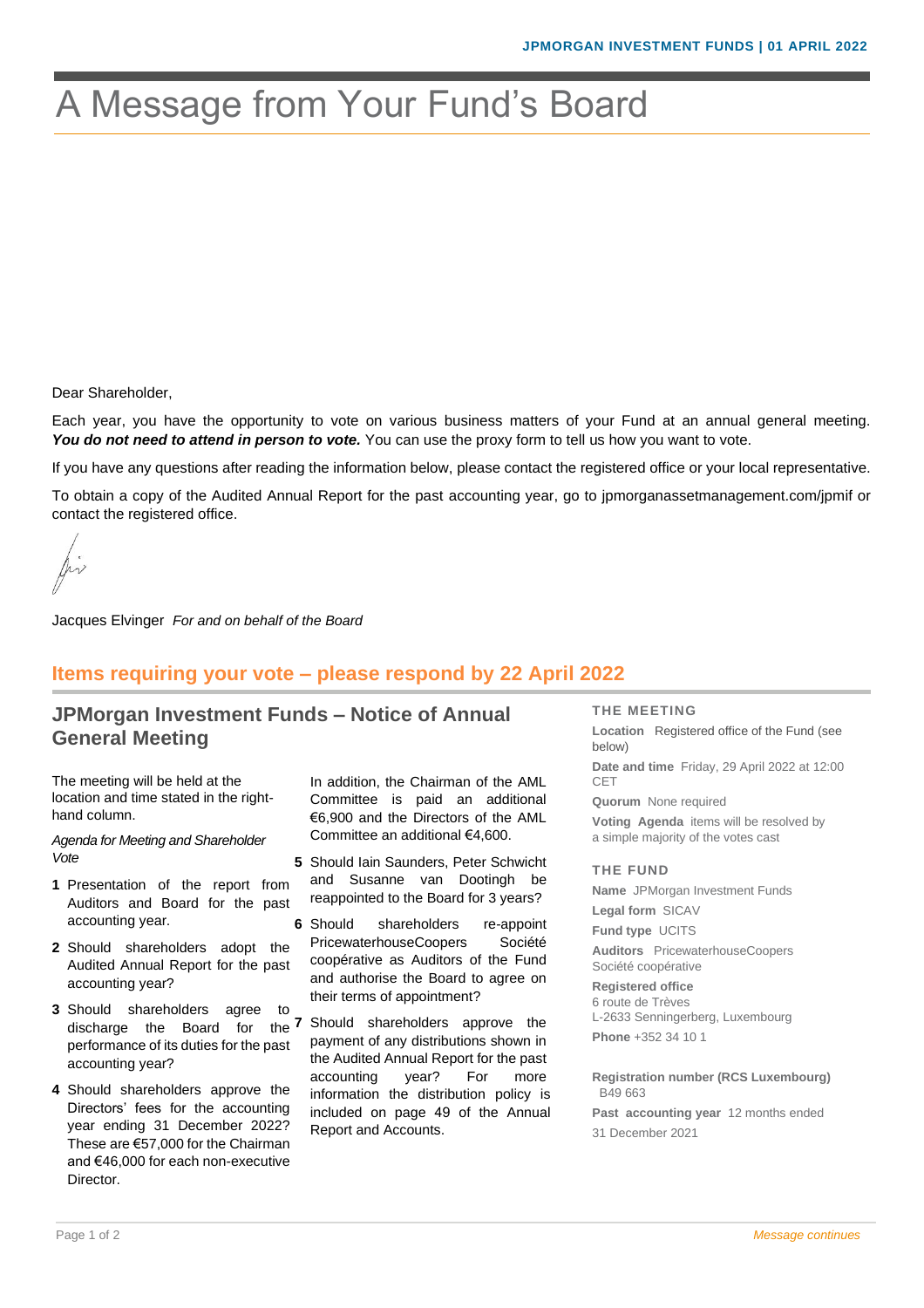#### **NEXT STEPS**

**To vote by proxy,** use the proxy form at jpmorganassetmanagement.com/extra. Your form must arrive at the registered office, via either email or post, by 18:00 CET on Friday, 22 April 2022 using the contact details below:

#### *Email:* [fundinfo@jpmorgan.com](mailto:fundinfo@jpmorgan.com)

*Post:* 6 Route de Trèves, L-2633 Senningerberg, Luxembourg

Unfortunately, we're unable to acknowledge receipt of your proxy form.

#### **To vote in person,** attend the meeting in person.

*Hong Kong, Norway and Spain shareholders: In keeping with your country's laws, a copy of the Audited Annual Report is either enclosed or will be sent to you under separate cover.*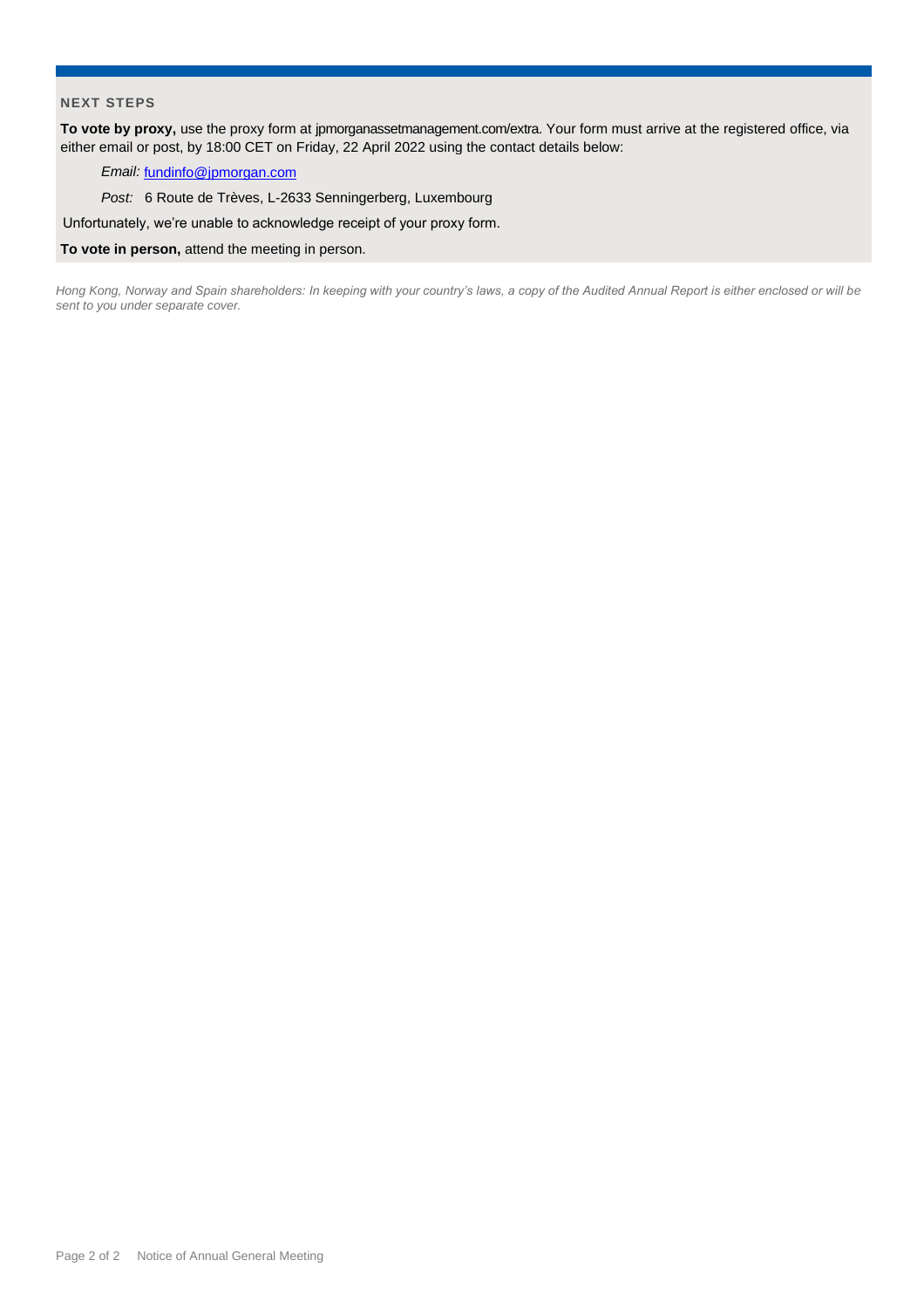

敬啟者:

#### 摩根投資基金(SICAV系列)

本函隨附摩根投資基金(「本基金」)股東週年大會(「週年大會」)通告。週年大會將於 2022年4月29日中午12時正(歐洲中部時間)假本基金註冊辦事處舉行。

有關大會之議程、法定人數及投票規定之詳情,已載於隨附之通告。為包括閣下之投票,務請 盡快填妥隨附之指示表格,並於**2022年4月13日下午6時正(香港時間)前**以特備之回郵信封 寄回或傳真至 (852) 3018 5354。倘若我們於上述日期仍未收到閣下之回覆,閣下就所持股份發 出之指示將不會向本基金予以反映,並且不會在週年大會中獲考慮。

週年大會之結果將於網頁<u>www.jpmorgan.com/hk/am/</u>'公布。

本基金最新的財務報告將上載於 <u>www.jpmorgan.com/hk/am/</u>1。閣下亦可聯絡我們要求寄送 財務報告之印刷本。

如閣下對本函件的內容有任何疑問,請聯絡:

- 閣下的銀行或財務顧問;
- 閣下的客戶顧問、客戶經理、退休金計劃受託人或行政管理人;
- 本公司的代理客戶服務熱線 (852) 2265 1000;
- 本公司的分銷商服務熱線 (852) 2978 7788;或
- 如閣下通常直接與我們聯絡,請致雷摩根基金理財專線 (852) 2265 1188。

摩根基金(亞洲)有限公司 (本基金之香港代表人)

董事 陳俊祺 謹啟

2022年4月1日

附件

<sup>1</sup> 此網頁並未經證券及期貨事務監察委員會審閱。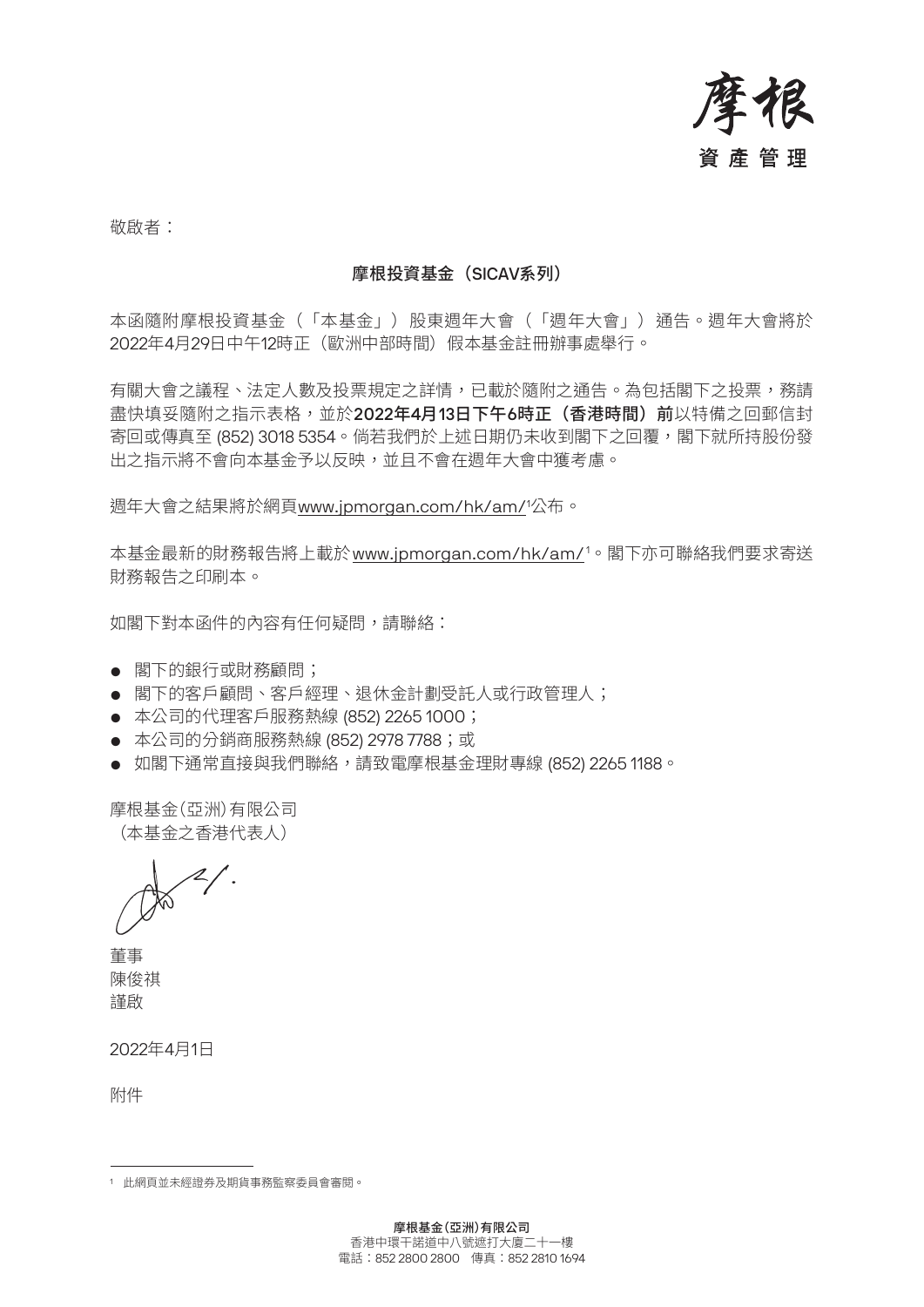# 基金董事會的通知

敬啟者:

每年,閣下有機曾在股東週年大曾上為基金的各項事宜投票。<br>———————————————————— 

*閣下並不需要親自出席投票。***閣下可以利用代表委任書,通知我們閣下的投票意向。**  

倘閣卜在閱讀以卜的資料後有仕何疑問,請與註卌辦事處或閣卜的代表聯絡。

如欲索取上一財政年度的已審計年度報告,請瀏覽 jpmorganassetmanagement.com/jpmif 或聯絡註冊辦事處。

 $\int \!\!\! \int \!\!\! \cdot \,$ 

Jacques Elvinger 謹代表董事會

#### 須閣下投票的項目 – 請於2022年4月22日前回覆 <del>▓</del><br>▓▓▒▓▓▓▓▓▓▓▓▓▓▓

#### 摩根投資基金 – 股東週年大會通告 大會  $\sim$   $\sim$   $\sim$   $\sim$   $\sim$   $\sim$

大會將於右旁所列的地點及時間舉 行。  $\equiv$   $\sim$  $\mathbf{L}$  and  $\mathbf{L}$  and  $\mathbf{L}$  and  $\mathbf{L}$  and  $\mathbf{L}$  and  $\mathbf{L}$  and  $\mathbf{L}$  and  $\mathbf{L}$ 

大會議程及股東投票

- 1 提交上一財政年度的核數師及董 事會報告。
- 2 股東是否採納上一財政年度之已 審計年度報告? JX木,  $\mathbb{H}$   $\mathbb{H}$   $\mathbb{R}$   $\mathbb{R}$   $\mathbb{R}$   $\mathbb{R}$   $\mathbb{R}$   $\mathbb{R}$   $\mathbb{R}$   $\mathbb{R}$   $\mathbb{R}$   $\mathbb{R}$   $\mathbb{R}$   $\mathbb{R}$   $\mathbb{R}$   $\mathbb{R}$   $\mathbb{R}$   $\mathbb{R}$   $\mathbb{R}$   $\mathbb{R}$   $\mathbb{R}$   $\mathbb{R}$   $\mathbb{R}$   $\mathbb{R}$   $\mathbb{$
- 3 股東是否同意免除董事會於上一 財政年度任內所承擔之責任?
- 4 股東是否批准截至2022年12月 31日止會計年度之董事袍金? 建議董事會主席之袍金將為 57,000歐元,每位非執行董事之 袍金將為46,000歐元。 31口止百可 十反之里 尹恺亚:

此外,防止洗黑錢委員會主席可 收取 6,900 歐元的額外袍金,而 防止洗黑錢委員會的董事可收取 4,600 歐元的額外袍金。 叻止沆羔竣安貝曾旳里争

- 5 是否重新委任 Iain Saunders, Peter Schwicht 及 Susanne van . Star Scriment, <sub>XX</sub> Securime .<br>Dootingh 為董事會成員, 任期為三年?  $\overline{J}$   $\overline{L}$   $\overline{L}$   $\overline{L}$   $\overline{L}$   $\overline{L}$   $\overline{L}$   $\overline{L}$   $\overline{L}$ D00tingn 為里争買以貝
- 6 股東是否重選 PricewaterhouseCoopers Société coopérative 為本基金之 核數師且批准董事會同意其委任 **1除款?** 1888만11116/山主尹 日 円 心テ<br>.....
- 7 股東是否批准支付任何於上一 財政年度已審計年度報告內之 分派?有關更多信息,分配政策 包含於年度報告和賬目第49頁。  $\begin{array}{c}\n\hline\n\end{array}\n\quad \text{and}\n\begin{array}{c}\n\hline\n\end{array}\n\quad \text{and}\n\begin{array}{c}\n\hline\n\end{array}\n\quad \text{and}\n\begin{array}{c}\n\hline\n\end{array}\n\quad \text{and}\n\begin{array}{c}\n\hline\n\end{array}\n\quad \text{and}\n\begin{array}{c}\n\hline\n\end{array}\n\quad \text{and}\n\begin{array}{c}\n\hline\n\end{array}\n\quad \text{and}\n\begin{array}{c}\n\hline\n\end{array}\n\quad \text{and}\n\begin{array}{c}\n\hline\n$  $2.77$   $\mu$   $\lambda$   $\lambda$   $\mu$   $\mu$   $\lambda$   $\lambda$   $\mu$   $\mu$   $\lambda$   $\lambda$

#### 大會

**地點** 本基金的註冊辦事處(見下文) **日期及時間** 2022 年 4 月 29 日星期五 中午 12 時正(歐洲中部時間) 法定人數 無 a serika yang ditenasi dan kalendar dan banyak dan banyak dalam kalendar dan banyak dalam banyak dalam banyak<br>Sejarah dan banyak dan banyak dan banyak dan banyak dan banyak dalam banyak dalam banyak dalam banyak dalam ba

**投票** 議程項目將由簡單多數投票票數通過 **汉呆** 我任快日府田間早夕

#### 本基金

名稱 摩根投資基金 **法律形式** 可變資本投資公司 **基金類型** 可轉讓證券集體投資企業 核數師 PricewaterhouseCoopers Société coopérative 註冊辦事處 6 route de Trèves L-2633 Senningerberg, Luxembourg **POPIELE COO** 

電話 +352 34 10 1 e de la provincia de la provincia de la provincia de la provincia de la provincia de la provincia de la provin<br>De la provincia de la provincia de la provincia de la provincia de la provincia de la provincia de la provinci

#### 註冊號碼 (RCS Luxembourg) B 49 663

過去的財政年度 截至 2021 年 12 月 31 日 為止的 12 個月